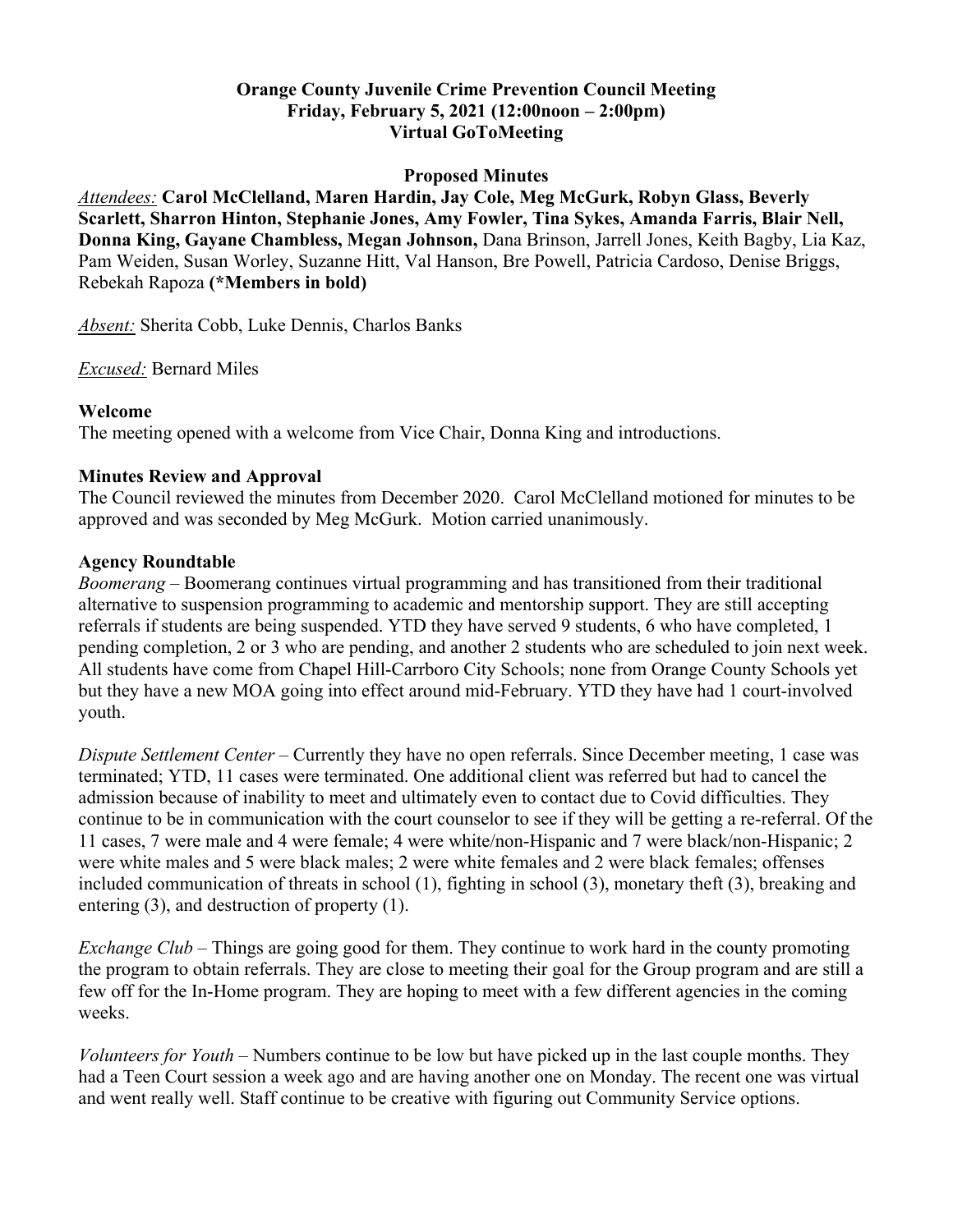*Wrenn House* – Wrenn House is still operating and accepting referrals. Covid protocols remain in place and there has been an increase in calls. YTD they have served 4 (admitted 3) Orange County youth for a total of 51 days. Compared to this same time last year the number of days has doubled from 25. They are seeing good utilization of the Orange County bed. They may be working on a new Orange County admission over the next couple days.

# **JJ Data Report**

This data is from the new system and was pulled for the months of November and December. November – 5 juveniles at intake, 13 complaints received, 1 undisciplined petition, 0 school-based complaints, 5 approved for court, 0 juveniles diverted, 0 closed, 5 placed in detention for a total of 92 days, 0 at Wrenn House, and 6 youth on electronic monitoring for a total of 75 days. December - 6 juveniles at intake, 34 complaints received, 1 undisciplined petition, 0 school-based complaints, 1 approved for court, 2 juveniles diverted, 0 closed, 3 placed in detention for a total of 49 days, 1 at Wrenn House for 16 days, and 6 youth on electronic monitoring for a total of 154 days.

# **Q: What are undisciplined youth?**

**A:** Youth age 6-18 (truant is up to age 16) who aren't following rules at home and/or running away.

# **JCPC Business**

*Program Monitoring report –* Sharron and Rebekah conducted the monitoring visits this year and was a little challenging due to the pandemic. No significant issues or problems were identified but one program is being referred to Denise for follow-up because their cost centers were significantly under expended (related to pandemic). They are being referred because a check "yes" requires automatic referral. Across the board the numbers served are all low because of the pandemic but all programs have done an excellent job being creative and shifting programming.

During the monitoring with Dispute Settlement Center a topic came up about at least starting a conversation as it relates to social injustice and racial disparity. It would be good to have a conversation as a JCPC about the impact this is having on the youth we serve and looking at how the agencies are structured to make sure we aren't having any adverse effects on the youth. This can be discussed a little later during Hot Topic session.

*Risk & Needs Committee report* – The committee met on February 3<sup>rd</sup> to look at data from the Department of court-involved involved and get input/feedback from community programs. One of the tasks of the committee is to develop a RFP based on this information. The anticipated allocation and match requirement remain unchanged from last year. The dates for advertisement are February 8 to March 11 (the wrong year was typed; Denise will revise before posting). They types of programs that the committee identified as being needed are listed on the RFP (an attachment will also be included that describes each program type), along with risk factors and identified needs.

There will be a voluntary, applicant workshop on February 10 hosted by some of the Area Consultants that will be especially beneficial for new applicants. Topics will include policy and reporting requirements, how to get NCID and get into NCALLIES and complete an application. Since it's such a tight turnaround, Denise will work one-on-one with any new applicants who are not able to attend. **Q: Will the workshop be recorded?** 

**A:** They typically do record them but the Consultants down east will be the host. Denise will make sure to the get link.

*RFP Review & Vote* – Amanda Farris motioned to accept the RFP with the amended closing date and include the program description attachment and was seconded by Carol McClelland. Motion carried unanimously.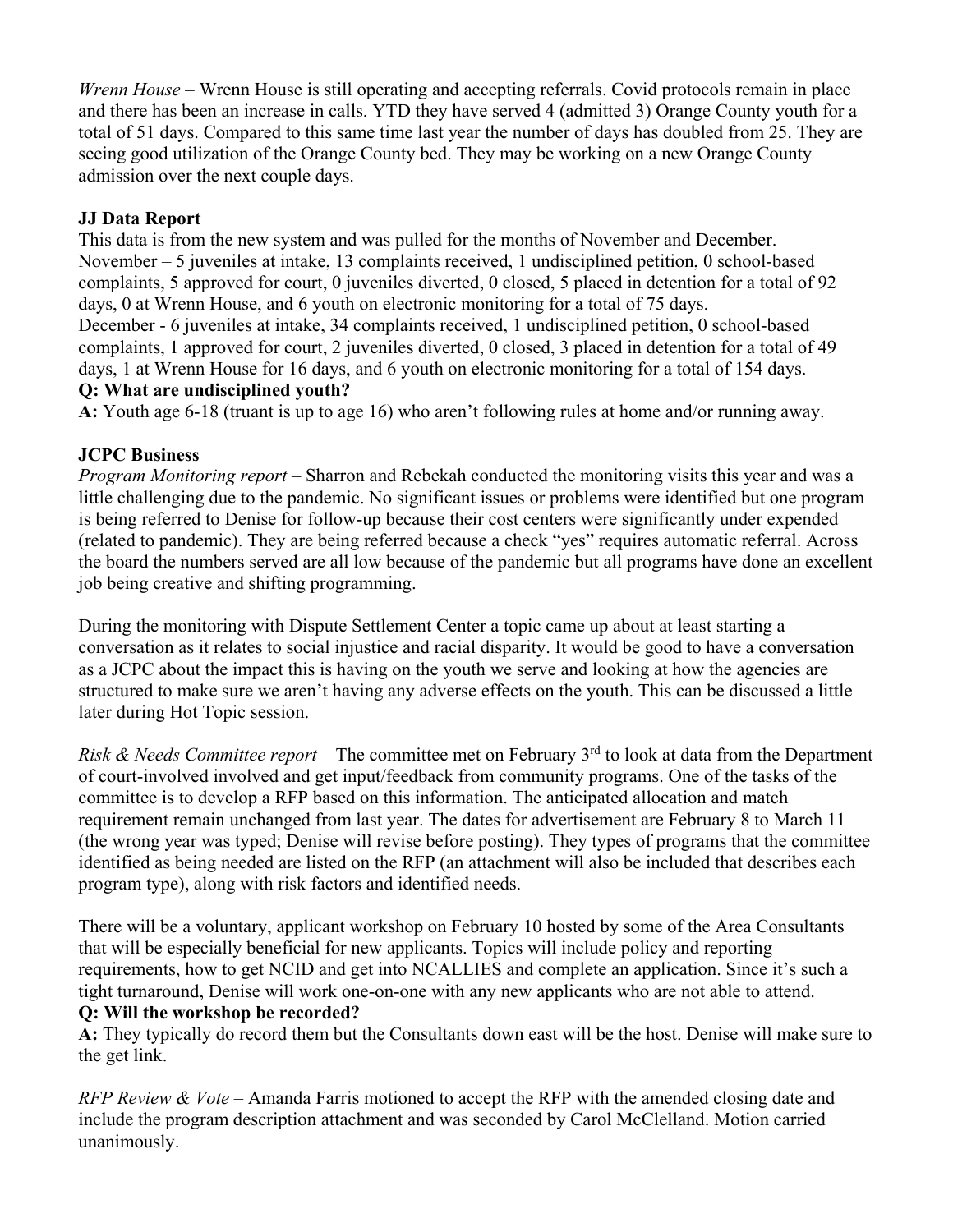*Funding Committee –* Volunteers are needed to serve on this committee. This would require a half to full day commitment to hear presentations from applicants and then make a funding recommendation to the full council. Documents will be sent in advance for review and to identify questions. This would be a good opportunity for council members who haven't had a chance to participate in a committee yet. Volunteers include: Carol, Jay, Amanda, Donna, and possibly Gayane. Denise has already participated in some virtual funding cycles this year and it hasn't required a full day commitment. In similar sized counties, they have been able to complete it in an afternoon (12:30/1 to end of day). If anyone else decides they'd like to participate, please email Rebekah.

*April meeting –* April meeting falls on Good Friday holiday and will need to reschedule. Would the following Friday, April 9, work for most? This meeting is important because we will need to vote on funding recommendations and will need a quorum. Most members indicated via chat feature that April 9 date will work for them.

#### **Consultant Update**

Emails will be coming out in February about Third Quarter Accounting. This is an opportunity for all programs and the Admin budget to be reviewed to determine if the budgeted amount is the amount of funding that they will need for the remainder of the fiscal year. If you have funds that you will not use, please let Denise know so that they can first be offered to other Orange County programs before being returned back to the State. A program agreement revision will need to be completed in order to reduce those funds. If you have any questions, please call Denise. She will also help Boomerang through this process as it is new to their new staff.

### **Hot Topics**

Sharron circled back to the topic of racial equity and social justice that was briefly mentioned during the Monitoring Committee report. She is wanting to pose to the group to see if there is an interest in further conversation or training. Gayane expressed interest in being part of the conversation. Donna mentioned that the Health Department has been working on this for the last couple years and they found the REI training was very beneficial and helpful. Perhaps Gayane, Donna, and other interested parties can have a conversation and make some recommendations to the JCPC. Stephanie stated (via chat box) that Cardinal is also working on this issues. Since the Health Department, Healthy Carolinians, and Cardinal are all working on this issue, maybe something can come out of that to the JCPC. Sharron volunteered to pull a group/sub-committee together for a follow-up meeting to get things started. It can be expensive to host a training, but maybe joining with another group could help keep costs down. Lia stated DSC went through Phase 1 training with REI and tried to join Orange County OAR but wasn't able to connect with them. She was able to connect with Durham County and learned that there may have been some leadership change within Orange County and so it may be helpful to connect through Durham or Wake County. Lia also would like to volunteer for this group. It may be most beneficial to deal directly with REI if they are the chosen trainer.

## **Announcements**

Paul Atherton has resigned and has taken a job with UNC. A new Juvenile Court-School Liaison will be starting on the  $15<sup>th</sup>$  and will be at the next JCPC meeting.

Orange Partnership just conducted an alcohol purchase survey this past week and they found that 40% of the stores in Orange County (rural areas) did not check ID. If mental health is being compromised due to Covid, and youth are turning to substances, it is concerning that there seems to be a lack of ID checking in some parts.